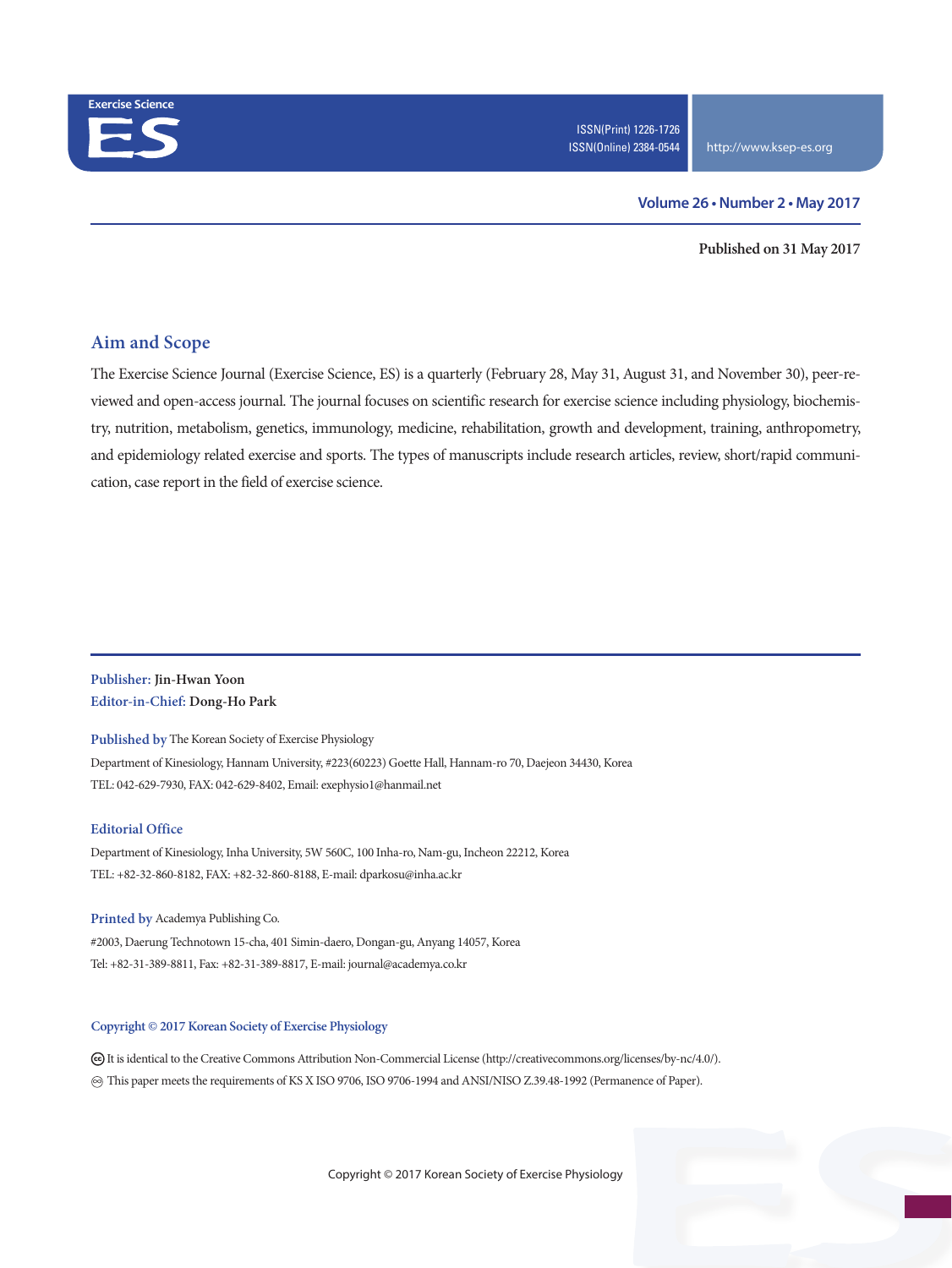

# **CONTENTS**

### **Volume 26 Number 2 May, 2017**

#### **Review Articles**

103 Review on Exercise Training and Protein Intake in Skeletal Muscle Protein Metabolism Yun-A Shin, Il-Young Kim

#### **Original Articles**

- 115 Effects of 8 Weeks Suspension-rail Gait Training on Ankle ROM, Gait Speed and Balance in Patients with Hemiplegia Stroke Seok-Joo Lee, Do-Hyung Kim, Young-Je Sim
- 122 The Effects of a Combined Exercise Training on Serum Vitamin D Level and Cognitive Function in Frail Elderly Persons Young-Yun Jin, Hyun-Sik Kang
- 129 The Effect of Treadmill Exercise on Expression of α-synuclein and miRNA in MPTP Induced-mouse Models of Parkinson's Disease Sue-Jin Moon, Dong-Hun Choi, Yoo-Sung Oh, Joon-Yong Cho
- 139 The Effects of Training and Detraining on Metabolic Hormones in Rats Jae Hoon Jang, Chang Hwa Joo
- 145 Comparison of Metabolic Risk Factors and Physical Fitness according to Femur Osteoporotic Status in Elderly Women Jinkyung Cho, Inhwan Lee, Hyunsik Kang
- 152 Practical Exercise Intervention to Reduce Adverse Effects for Prostate Cancer Patients Ga-Young Han, Wook Song
- 159 The Influence of Gender, Sports Type and Training Experience on Cognitive Functions in Adolescent Athletes Atcharat Yongtawee, Min-Jung Woo